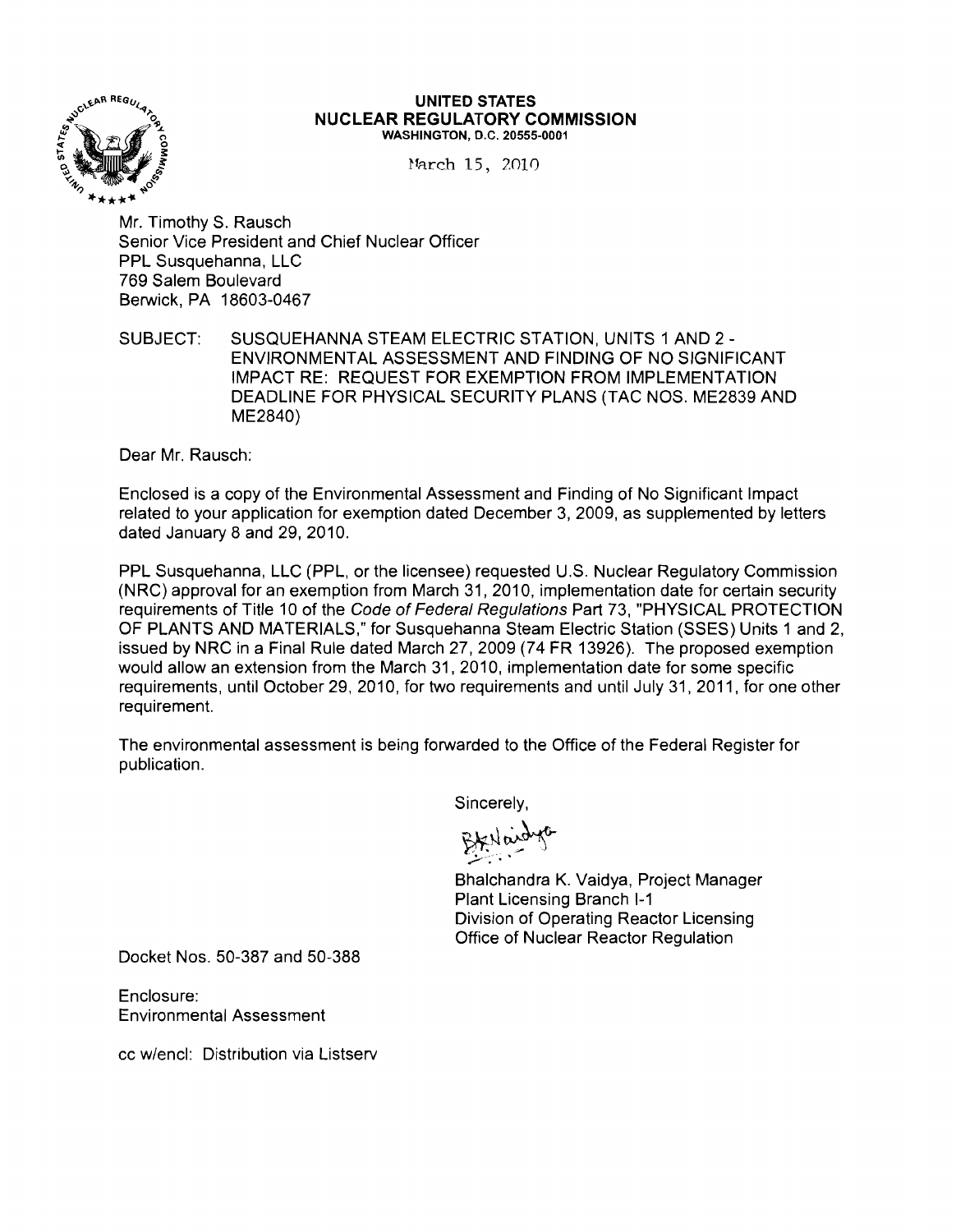# UNITED STATES NUCLEAR REGULATORY COMMISSION <u>PPL SUSQUEHANNA, LLC.</u> DOCKET NOS. 50-387 AND 50-388 SUSQUEHANNA STEAM ELECTRIC STATION, UNITS 1 AND 2 ENVIRONMENTAL ASSESSMENT AND FINDING OF NO SIGNIFICANT IMPACT

The U.S. Nuclear Regulatory Commission (NRC) is considering issuance of an Exemption, pursuant to Title 10 of the Code of Federal Regulations (10 CFR) Section 73.5, "Specific exemptions," from the implementation date for certain new requirements of 10 CFR Part 73, "Physical protection of plants and materials," for Renewed Facility Operating License Nos. NPF-14 and NPF-22, issued to PPL Susquehanna, LLC (PPL or the licensee), for operation of the Susquehanna Steam Electric Station (SSES), Units 1 and 2, respectively, located in Luzerne county, Commonwealth of Pennsylvania. Therefore, as required by 10 CFR 51.21, the NRC performed an environmental assessment. Based on the results of the environmental assessment, the NRC is issuing a finding of no significant impact.

#### ENVIRONMENTAL ASSESSMENT

#### Identification of the Proposed Action:

The proposed action would exempt the licensee from the required implementation date of March 31, 2010, for several new requirements of 10 CFR Part 73. Specifically, the licensee would be granted an exemption from being in full compliance with certain new requirements contained in 10 CFR 73.55 by the March 31,2010, deadline. The licensee has proposed an alternate full compliance implementation date of October 29, 2010, for two requirements and until July 31, 2011, for one other requirement. The proposed action, an extension of the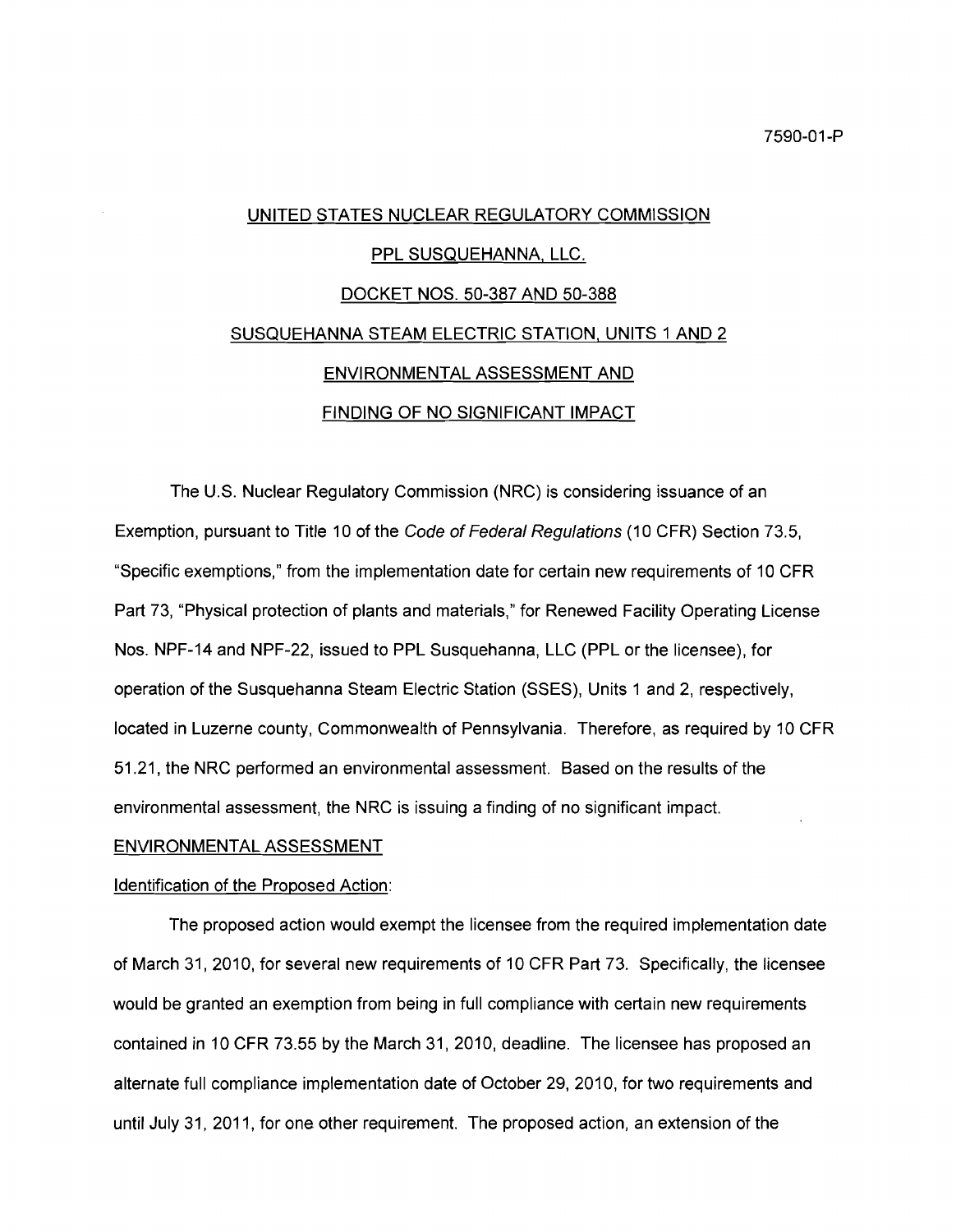schedule for completion of certain actions required by the revised 10 CFR Part 73, does not involve any physical changes to the reactor, fuel, plant structures, support structures, water, or land at the SSES Units 1 and 2 site.

The proposed action is in accordance with the licensee's application dated December 3, 2009, as supplemented by letters dated January 8 and 29, 2010.

## The Need for the Proposed Action:

The proposed action is needed to provide the licensee with additional time to perform the required upgrades to the SSES Units 1 and 2 security system due to resource and logistical impacts and other factors.

The licensee has requested the proposed exemption from the specific requirements of 10 CFR 73.55, "Requirements for physical protection of licensed activities in nuclear power reactors against radiological sabotage," for SSES Units 1 and 2 by extending the implementation deadline for certain security requirements issued by NRC in a Final Rule dated March 27, 2009 (74 FR 13926).

Pursuant to the Final Rule, the new security requirements must be implemented by March 31, 2010. PPL has evaluated these new requirements and determined that many can be implemented by the required date. PPL has determined, however, that implementation of specific parts of the new requirements will require more time to implement since they are significant physical changes involving or requiring: 1) specific parts that are proving to be long lead time items, 2) specialized industry expertise whose availability is being challenged by the significant demand for a limited resource, or 3) a major interface with the plant for installation that must be carefully planned and implemented to avoid impact to the plant protective strategy.

Specifically, extensions are requested until October 29, 2010, for two requirements and until July 31, 2011, for one other requirement.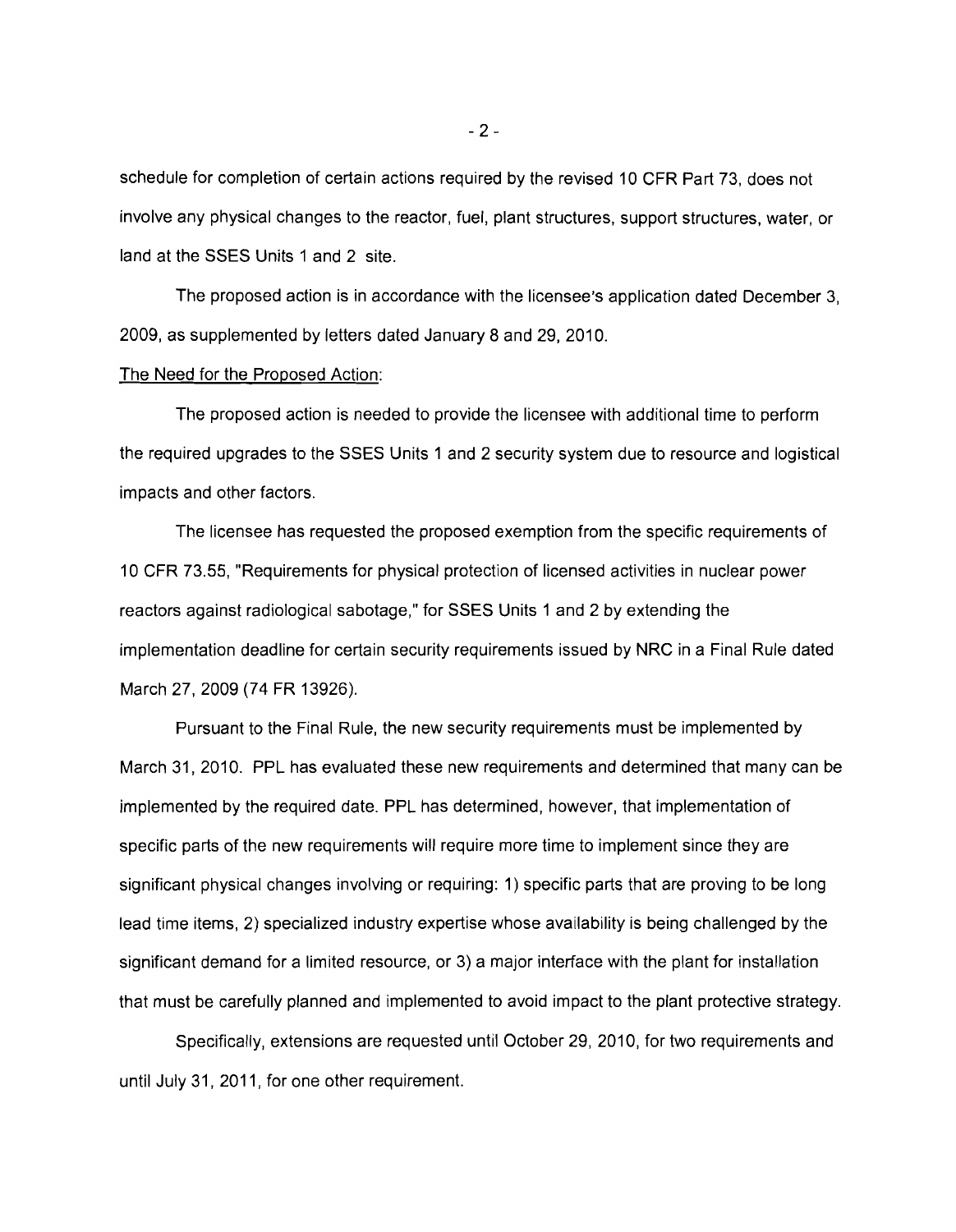#### Environmental Impacts of the Proposed Action:

The NRC has completed its environmental assessment of the proposed exemption. The staff has concluded that the proposed action to extend the implementation deadline would not significantly affect plant safety and would not have a significant adverse effect on the probability of an accident occurring.

The proposed action would not result in an increased radiological hazard beyond those previously analyzed in the environmental assessment and finding of no significant impact made by the Commission in promulgating its revisions to 10 CFR Part 73 as discussed in a Federal Register notice dated March 27, 2009 (74 FR 13967). There will be no change to radioactive effluents that affect radiation exposures to plant workers and members of the public. Therefore, no changes or different types of radiological impacts are expected as a result of the proposed exemption.

The proposed action does not result in changes to land use or water use, or result in changes to the quality or quantity of non-radiological effluents. No changes to the National Pollution Discharge Elimination System permit are needed. No effects on the aquatic or terrestrial habitat in the vicinity of the plant, or to threatened, endangered, or protected species under the Endangered Species Act, or impacts to essential fish habitat covered by the Magnuson-Steven's Act are expected. There are no impacts to the air or ambient air quality.

There are no impacts to historical and cultural resources. There would be no impact to socioeconomic resources. Therefore, no changes to or different types of non-radiological environmental impacts are expected as a result of the proposed exemption.

Accordingly, the NRC concludes that there are no significant environmental impacts associated with the proposed action. In addition, in promulgating its revisions to 10 CFR Part 73, the Commission prepared an environmental assessment and published a finding of no

 $-3-$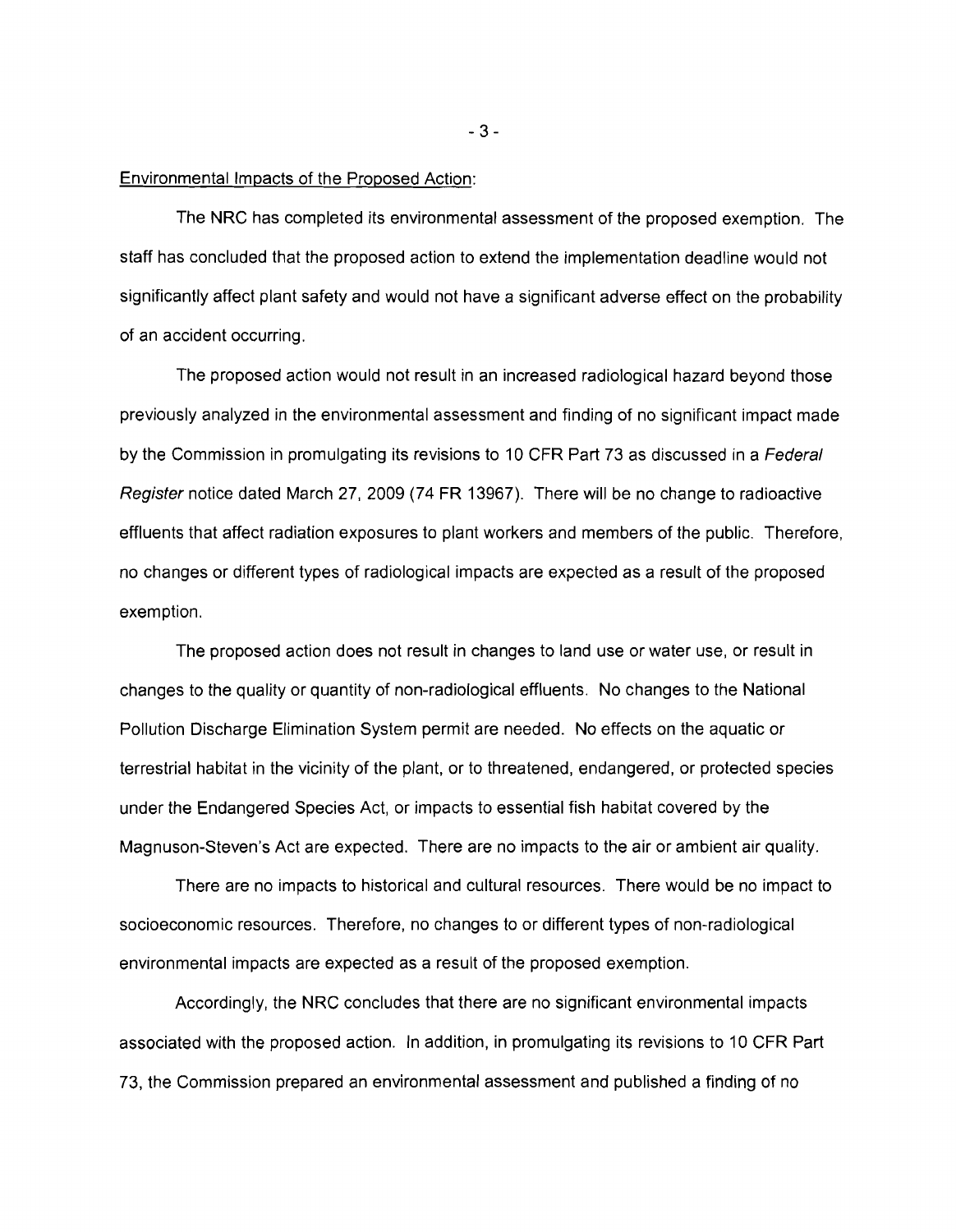significant impact [Part 73, Power Reactor Security Requirements, 74 FR 13926, 13967 (March 27, 2009)].

The licensee currently maintains a security system acceptable to the NRC to provide acceptable physical protection of the SSES, Units 1 and 2 in lieu of the new requirements in 10 CFR Part 73. Therefore, the extension of the implementation date of the new requirements of 10 CFR Part 73 until October 29, 2010, for two requirements and until July 31, 2011, for one other requirement, would not have any significant environmental impacts.

The NRC staff's safety evaluation will be provided in the exemption that will be issued as part of the letter to the licensee approving the exemption to the regulation, if granted. Environmental Impacts of the Alternatives to the Proposed Action:

As an alternative to the proposed action, the staff considered denial of the proposed action (i.e., the "no-action" alternative). Denial of the application would result in no change in current environmental impacts. If the proposed action was denied, the licensee would have to comply with the March 31, 2010, implementation deadline. The environmental impacts of the proposed action and the alternative action are similar.

## Alternative Use of Resources:

The action does not involve the use of any different resources than those previously considered in the Final Environmental Statement for the SSES Units 1 and 2 site, NUREG-0564, dated June 1981 as supplemented through the "Generic Environmental Impact Statement for License Renewal of Nuclear Plants, Supplement 35 Regarding Susquehanna Steam Electric Station, Units 1 and 2 Final Report," dated March 2009.

#### Agencies and Persons Consulted:

In accordance with its stated policy, on February 17, 2010, the NRC staff consulted with the Commonwealth of Pennsylvania State official, Larry Winker of the Department of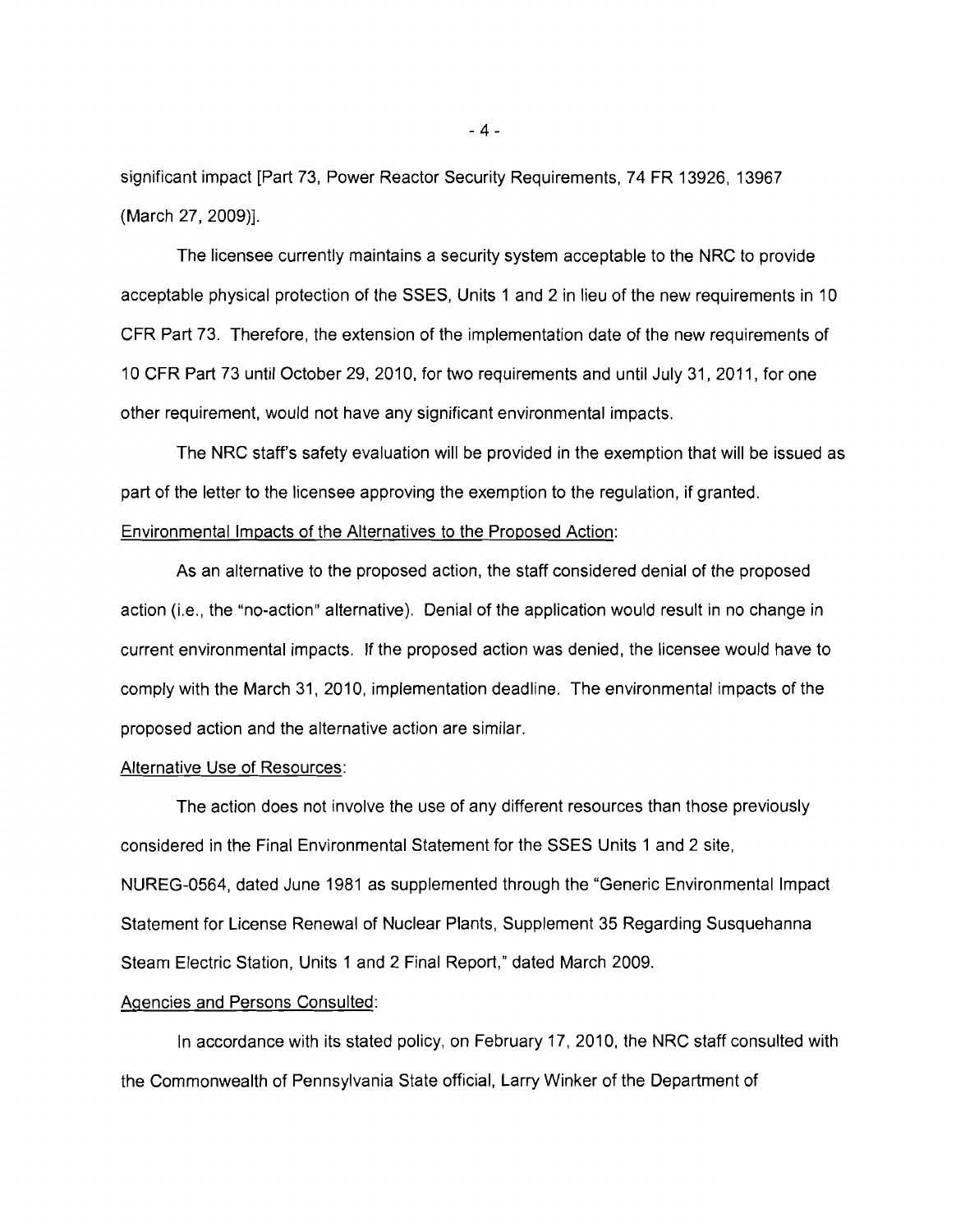Environmental Protection/Bureau of Radiation Protection, regarding the environmental impact of the proposed action. The State official had no comments.

## FINDING OF NO SIGNIFICANT IMPACT

On the basis of the environmental assessment, the NRC concludes that the proposed action will not have a significant effect on the quality of the human environment. Accordingly, the NRC has determined not to prepare an environmental impact statement for the proposed action.

For further details with respect to the proposed action, see the licensee's letter dated December 3, 2009, as supplemented by letters dated January 8, 2010, and January 29, 2010. Portions of the letter dated December 3, 2009, as supplemented by letters dated January 8 and January 29, 2010, contain security sensitive information and, accordingly, are withheld from public disclosure in accordance with 10 CFR 2.390. The redacted versions of the December 3, 2009, as supplemented by letters dated January 8 and January 29, 2010, (Agencywide Documents Access and Management System (ADAMS) Accession Number ML09341 0632, ML100120657, and ML100330085, respectively), may be examined, and/or copied for a fee, at the NRC's Public Document Room (PDR), located at One White Flint North, Public File Area 0 F21, 11555 Rockville Pike (first floor), Rockville, Maryland. Publicly available records will be accessible electronically from the ADAMS Public Electronic Reading Room on the Internet at the NRC Web site, http://www.nrc.gov/reading-rm/adams.html.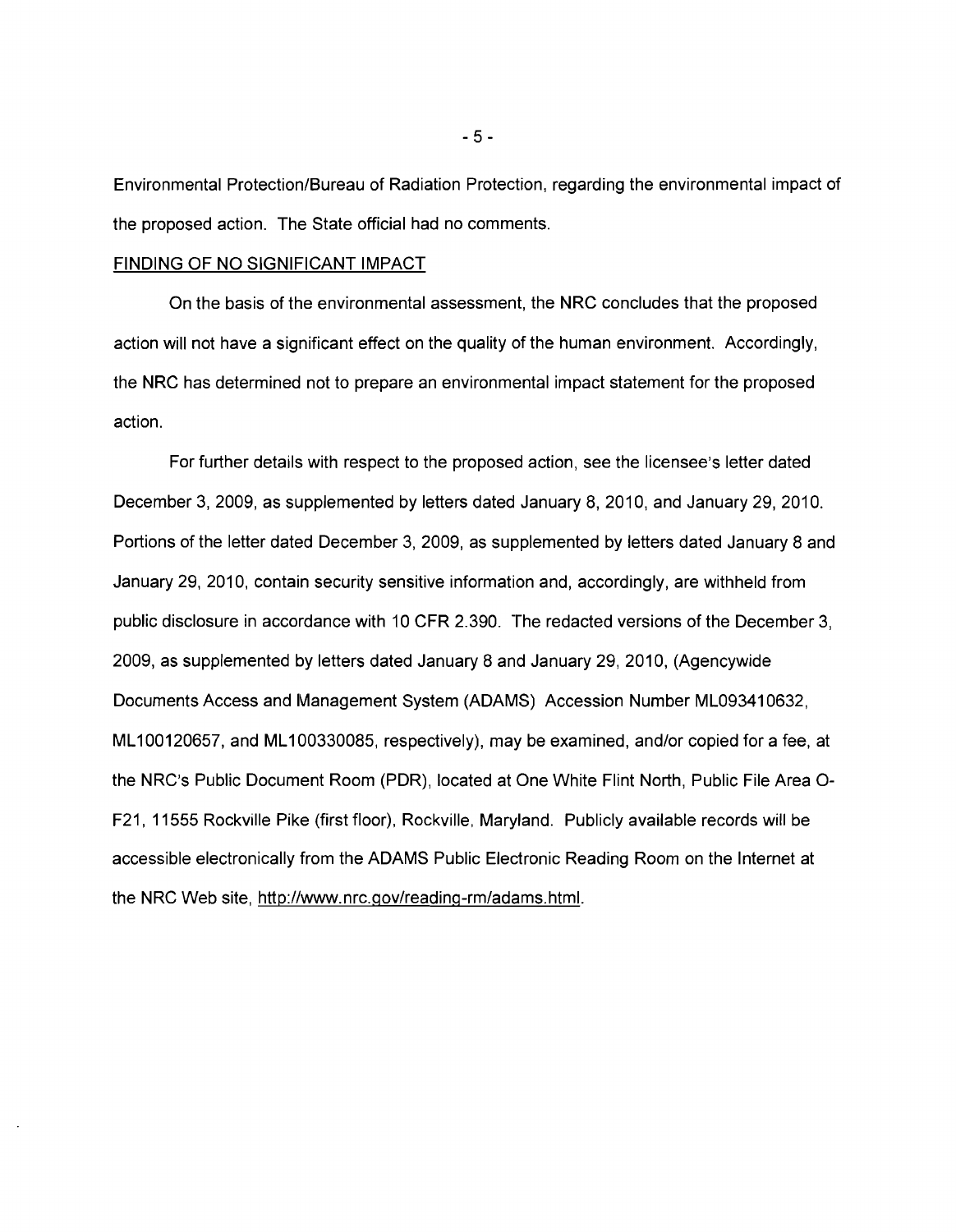Persons who do not have access to ADAMS or who encounter problems in accessing the

documents located in ADAMS should contact the NRC PDR Reference staff by telephone at 1

800-397-4209 or 301-415-4737, or send an e-mail to pdr.resource@nrc.gov.

Dated at Rockville, Maryland, this 15th day of March 2010.

FOR THE NUCLEAR REGULATORY COMMISSION

BKVardye

Bhalchandra K. Vaidya, Project Manager Plant Licensing Branch 1-1 Division of Operating Reactor Licensing Office of Nuclear Reactor Regulation